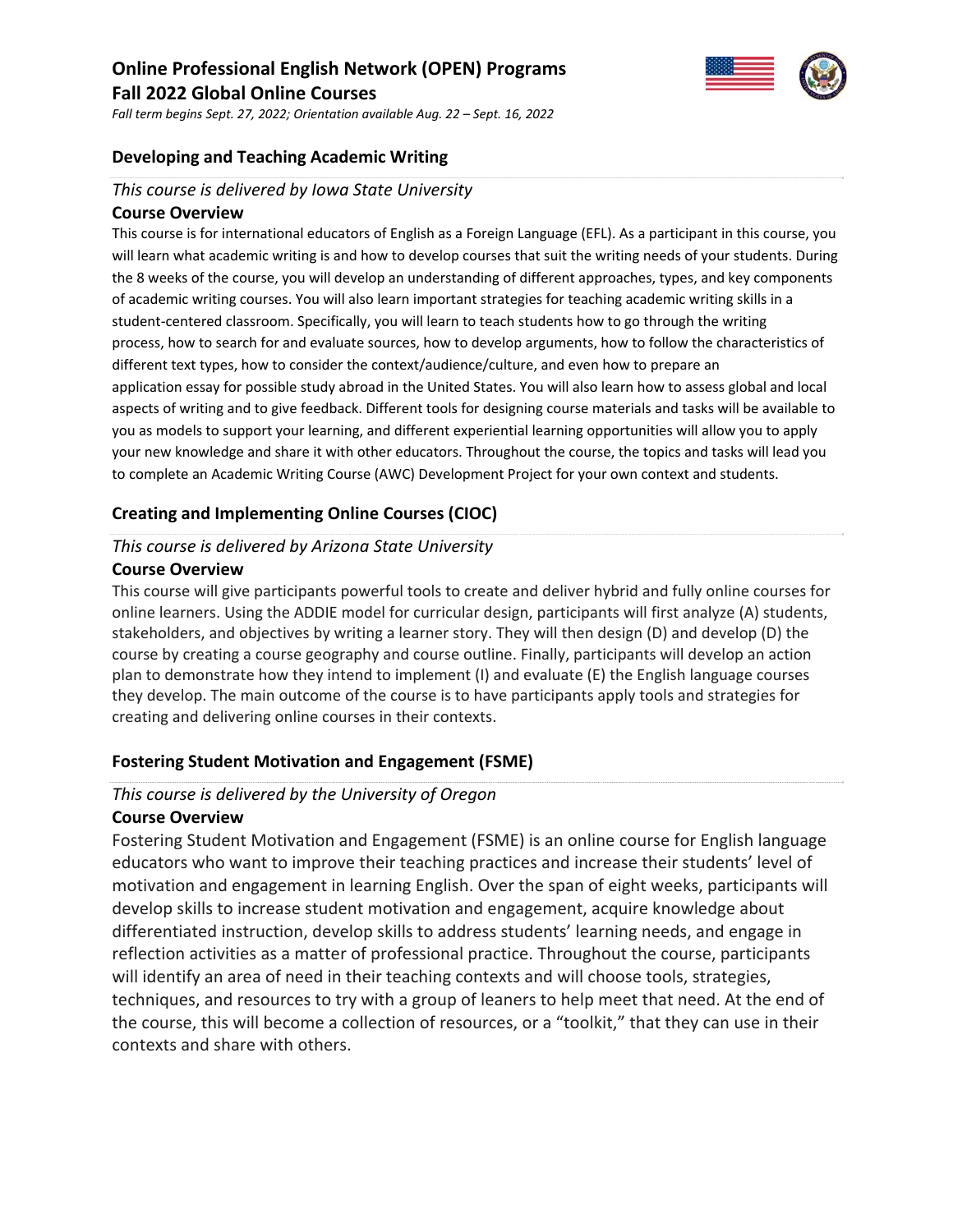

*Fall term begins Sept. 27, 2022; Orientation available Aug. 22 – Sept. 16, 2022*

# **Integrating Critical Thinking Skills into the Exploration of Culture in an EFL Setting**

## *This course is delivered by World Learning‐ SIT Graduate Institute*

#### **Course overview**

Exploration of culture in an EFL setting requires helping students engage in authentic situations to develop the ability to navigate across a variety of cultural. This intercultural ability requires language choices and awareness of oneself as a cultural being. It also requires critical thinking skills, which are themselves culturally defined. Using experiential learning as the organizational model, this course will engage participants in analyzing personal experiences, media, EFL textbooks, and classrooms to develop the capacity to think critically about the cultural assumptions and viewpoints embedded in their teaching content and process. After examining themselves as cultural beings and assessing learners' needs and goals, participants will develop a concrete teaching lesson that reflects their view of teaching critical thinking and intercultural competence in their particular context.

## **Methodology for TESOL**

# *This course is delivered by the University of Maryland Baltimore County* **Course Overview**

This course is designed to provide participants with current methodologies for teaching English learners (ELs) of different ages in many learning contexts. Participants will discuss and practice a wide variety of strategies and techniques for teaching English to speakers of other languages (TESOL). While exploring best practices for teaching listening, speaking, reading, and writing, including grammar and vocabulary, participants will learn how to create an effective and communicative language classroom for all learners. In addition, participants will examine what best practices means in the context of teaching English in the 21st century, where English is an international language, and the use of English incorporates modern technologies.

## **Professional Development for Teacher Trainers**

# *This course is delivered by Arizona State University*

## **Course Description**

This course, designed for both new and experienced teachers, gives participants methods for creating, presenting, and evaluating effective teacher training workshops. You will gain tools and techniques for promoting professional development in your teaching context. Through participation in this course, you will develop your skills for delivering engaging and relevant teacher trainings.